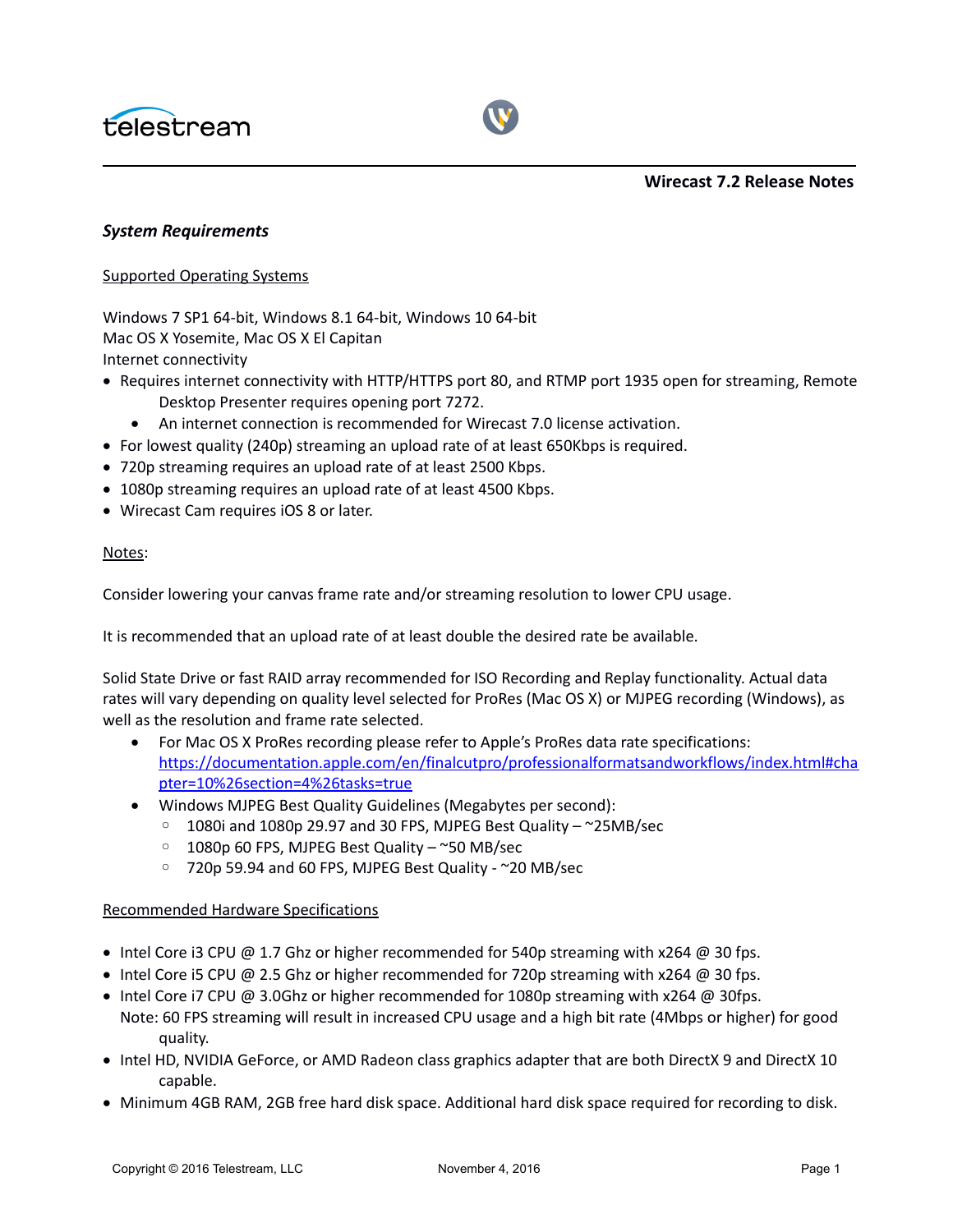#### Hardware accelerated encoding requirements

- Intel Quick Sync Video encoding requires an Intel CPU with an Intel® QuickSync Video core. List of Intel  [CPUs supporting QuickSync](http://ark.intel.com/search/advanced?QuickSyncVideo=true&MarketSegment=DT) →
- . NVIDIA NVENC encoding requires an nvidia GPU with Kepler architecture or newer. NVIDIA only maintains a general list of supported GPUs  $\rightarrow$
- Apple Hardware Accelerated H.264 encoding requires a Mac with an integrated Intel GPU.

#### *\*Please note: Wirecast 7 does not support OS X Mavericks or previous versions of OS X*

*NewBlueFX Titler Express - Wirecast 7 includes a free copy of NewBlueFX Titler Live Express with over 60 title templates for lower-thirds and overlays (Mac OS X & Windows)*

#### **Remote Desktop Presenter**

● Please use the Remote Desktop Presenter version 2.0.8, available as a separate download from Telestream: www.telestream.net/dtp

## **Wirecast 7.2**

#### **Fixes and Enhancements**

- New! High-DPI display support for Windows
- New! Document recovery after a crash or improper shutdown
- New! Specify a sponsor for branded Facebook streams ("With" entry field)
- New! Progress bar indicator Playlist and media clip Shots
- New! Options for selecting which sources to copy when Duplicating a Shot
- New! Aspect Ratio lock and "Stretch to Fit" button for video sources
- New! Bind single keys to Hotkeys in the Hotkey Manager
- New! Text Widget background gradient and Text Shadow options
- New! Timestamp filename option for Record to Disk outputs
- Over 100 additional bug fixes and stability improvements.

# **Wirecast 7.1**

### **Fixes and Enhancements**

- New! Audio filters in the Audio Mixer. Dynamics, EQ, Delay and more! (Mac OS X & Windows)
- New! Added ability to stream to Facebook Live groups and events (Mac OS X & Windows)
- New! Added "Places" (AKA geo-tagging) to the Facebook Live (Mac OS X & Windows)
- New! Added ability to stream 24/7 to Facebook Live (Mac OS X & Windows)
- New! Magewell capture card SDK integration (Windows)
- New! Added Hitbox.tv stream destination (Mac OS X & Windows)
- New! Duplicate Shot now performs a "deep copy" of sources and settings in the Shot. Mirror Duplicate will only copy the Shot Layer configuration. Please use Mirror Duplicate if you desire the legacy Shot Duplication functionality (Mac OS X & Windows)
- New! Added shortcut to open the folder where recordings were saved (Mac OS X & Windows)
- New! Added Keyboard Shortcuts to switch to Clear Layer shots (Alt+1 through 5, one for each Master Layer) (Mac OS X & Windows)
- Improve logic around scaling new sources to fit the canvas when added (Mac OS X & Windows)
- Addressed performance and reliability issues for USB DirectShow web cams (Windows)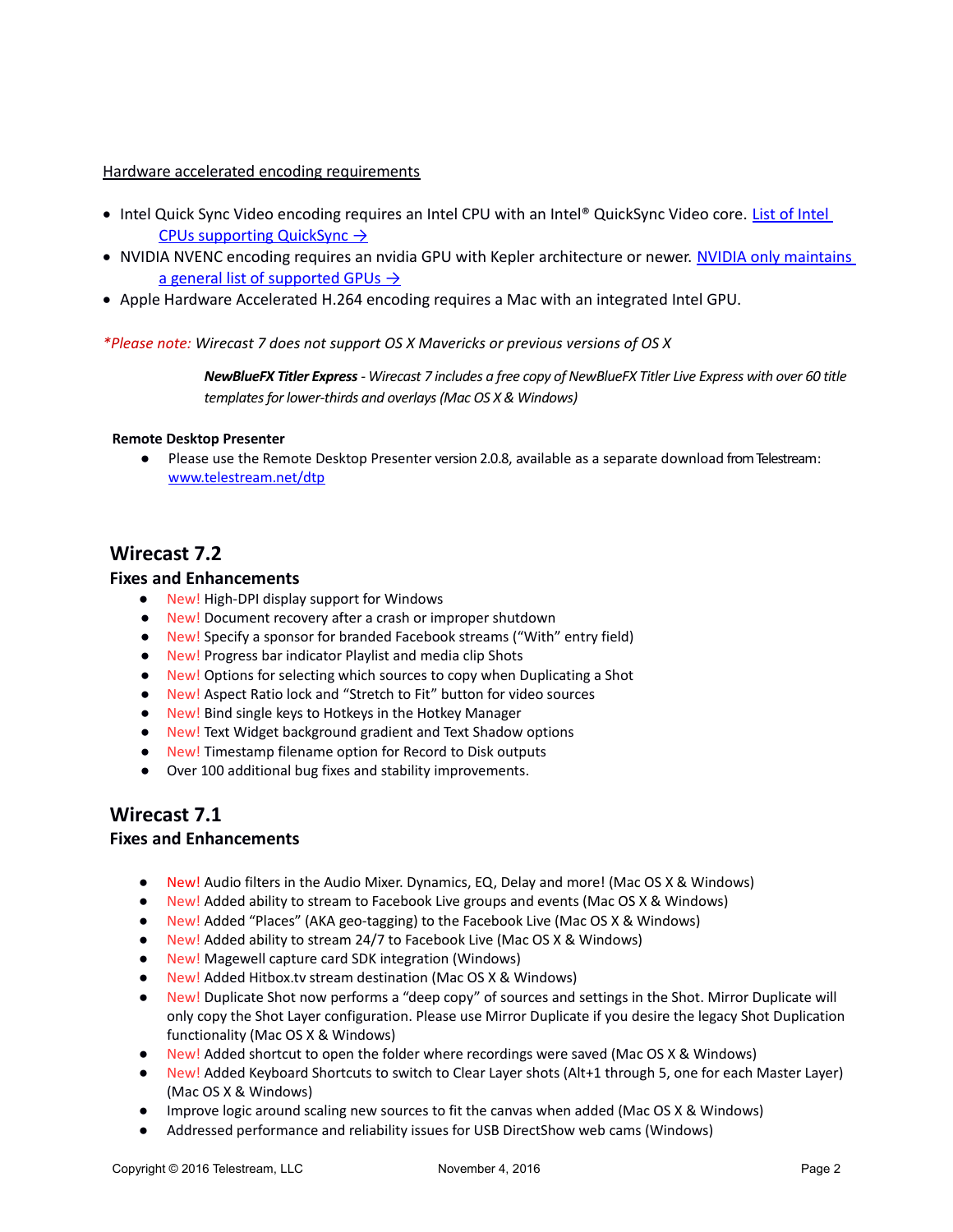- Fixed an issue where Remote Desktop Presenter scaling and position was not saving properly (Mac OS X & Windows)
- Improved performance for BlackMagic Capture Cards (Mac OS X & Windows)
- Fixed an issue where ISO Recording would fail if the source format changed (Mac OS X & Windows)
- Usability enhancements around ElGato Game Capture cards (Windows)
- Enabled the usage of Matrox VS4 capture card with Wirecast native ISO Recording (Windows)
- Fixed an issue where Smooth transition was not applying volume ramps (Mac OS X & Windows)
- Addressed reliability issues with CEF-based widget sources (i.e. Text, Solid Color) (Mac OS X & Windows)
- Fixed an issue where Unicast/Multicast streaming were resulting in bad video (Mac OS X & Windows)

# **Wirecast 7.0.1**

## **Fixes and Enhancements**

● Fixed an issue with streaming to Facebook Live Pages when a Wirecast user has multiple Facebook pages that are sorted differently by Wirecast and Facebook causing the stream to go to the incorrect page. (Mac OS X & Windows)

## **Wirecast 7.0 Fixes and Enhancements**

Wirecast 7.0 is a major upgrade that encompasses many new features, enhancements and bug fixes across a spectrum of issues and functionality.

- New! General stability improvements and decreased CPU usage! (Mac OS X & Windows)
- New! GPU accelerated H.264 encoder via Intel® Quick Sync Video, NVIDIA® NVENC and Apple® Video Toolbox H.264 (see tech specs above for specifics) (Mac OS X & Windows)
- New! ISO recording from live capture sources Wirecast 7 Pro only (Mac OS X & Windows)
- New! Added ability to update a single Replay Shot OR create new Replay Shots.
- New! UI enhancements including Edit-In-Preview with integrated Shot Inspector (Mac OS X & Windows)
- New! Playlist changed to a new tabbed interface (Mac OS X & Windows)
- New! Shots inside of a Playlist now display a progress bar (Mac OS X & Windows)
- New! Added Shuffle Playlist functionality (Mac OS X & Windows)
- New! Added the ability to apply duration changes to all Shots within a Playlist Shot (Mac OS X & Windows)
- New! Added "." and "," hotkeys for moving between Shots within a Playlist (Mac OS X & Windows)
- New! Added default duration setting for Shots added to a Playlist Shot (Mac OS X & Windows)
- New! Output Statistics histogram view (Mac OS X & Windows)
- New! Global Hotkey Manager (Mac OS X & Windows)
- New! Video delay for individual live video sources (Mac OS X & Windows)
- New! Audio delay for individual live audio sources (Mac OS X & Windows)
- New! Re-designed Audio Mixer user interface (Mac OS X & Windows)
- New! Added Panning to Audio Mixer (Mac OS X & Windows)
- New! Selective audio monitor toggle for individual live audio sources (Mac OS X & Windows)
- New! Source channel selection for live audio sources (Mac OS X & Windows)
- New! Audio output interface selection (Mac OS X & Windows)